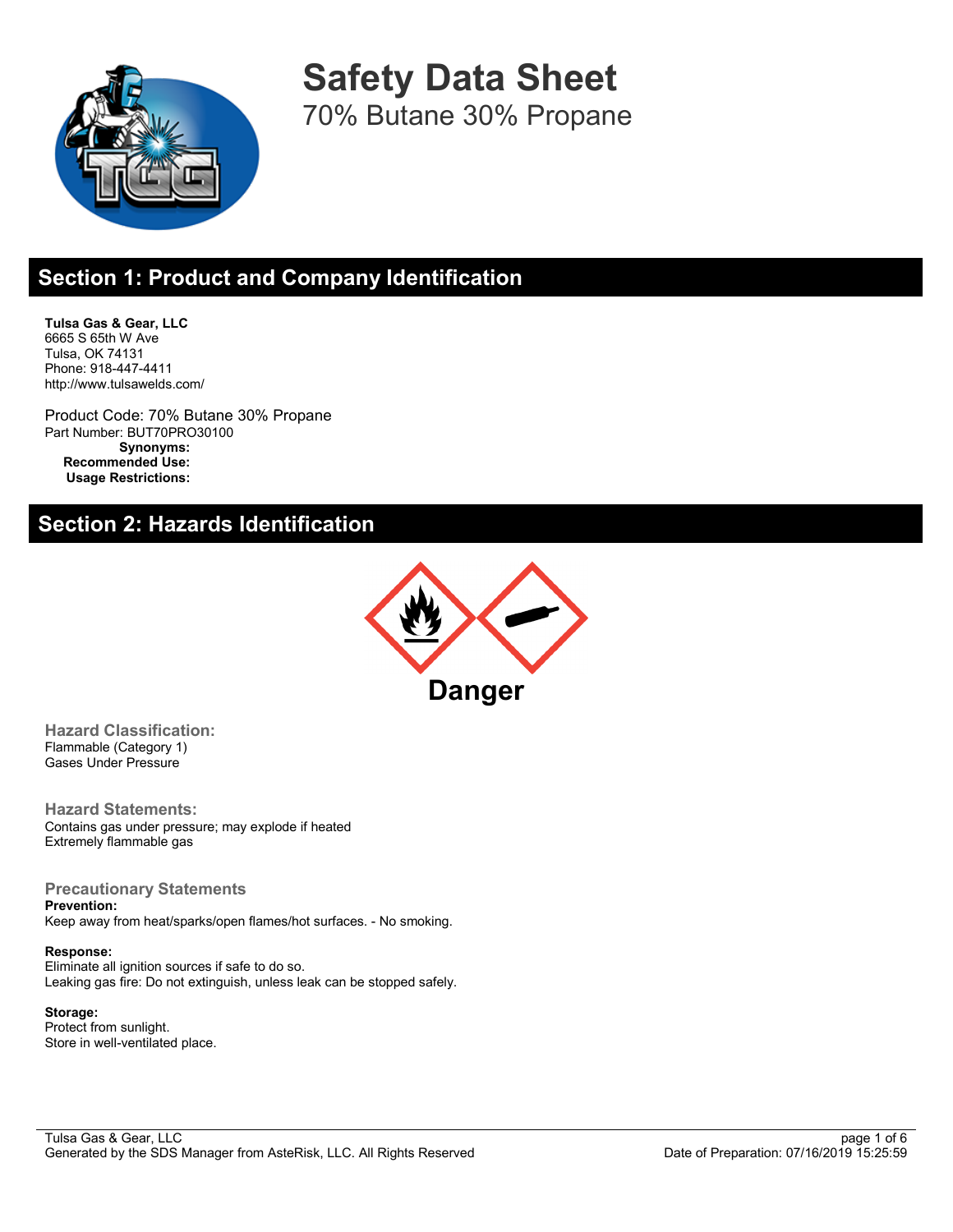# **Section 3: Composition/Information on Ingredients**

|                                          | CAS#    | <b>Concentration</b> |
|------------------------------------------|---------|----------------------|
| <b>Butane (n-Butane)</b>   106-97-8   70 |         |                      |
| <b>Propane</b>                           | 74-98-6 | 30                   |

|                               | <b>Chemical</b><br><b>Substance</b> | <b>Chemical Family</b>                | <b>Trade Names</b>                                                                                                                                         |
|-------------------------------|-------------------------------------|---------------------------------------|------------------------------------------------------------------------------------------------------------------------------------------------------------|
| Butane (n-<br><b>Butane</b> ) | <b>BUTANE</b>                       | Hydrocarbons,<br>Aliphatic, Saturated | N-BUTANE: LIQUIFIED PETROLEUM GAS: NORMAL BUTANE: BUTYL HYDRIDE:<br>LPG: UN 1011: C4H10                                                                    |
| <b>Propane</b>                | <b>PROPANE</b>                      | Hydrocarbons,<br>Aliphatic, Saturated | N-PROPANE; DIMETHYLMETHANE; PROPYL HYDRIDE; R-290; PROPYLHYDRIDE;<br>LIQUEFIED PETROLEUM GAS; LPG; >96% NATURAL GRADE; >99.9% PURE<br>GRADE, UN 1978, C3H8 |

# **Section 4: First Aid Measures**

|                                 | <b>Skin Contact</b>                                                                                                                                                                                                                                        | <b>Eye Contact</b>                                                                                                                             | Ingestion                                                          | <b>Inhalation</b>                                                                                                                                                                                                                          | Note to<br><b>Physicians</b>              |
|---------------------------------|------------------------------------------------------------------------------------------------------------------------------------------------------------------------------------------------------------------------------------------------------------|------------------------------------------------------------------------------------------------------------------------------------------------|--------------------------------------------------------------------|--------------------------------------------------------------------------------------------------------------------------------------------------------------------------------------------------------------------------------------------|-------------------------------------------|
| <b>Butane</b><br>(n-<br>Butane) | If frostbite or freezing occur,<br>immediately flush with plenty of<br>lukewarm water (105-115 F; 41-<br>46 C). DO NOT USE HOT<br>WATER. If warm water is not<br>available, gently wrap affected<br>parts in blankets. Get immediate<br>medical attention. | Contact with liquid:<br>Immediately flush eyes<br>with plenty of water for<br>at least 15 minutes.<br>Then get immediate<br>medical attention. | Not likely route<br>of exposure.                                   | If adverse effects occur, remove to<br>uncontaminated area. Give artificial<br>respiration if not breathing. If<br>breathing is difficult, oxygen should<br>be administered by qualified<br>personnel. Get immediate medical<br>attention. | For<br>inhalation,<br>consider<br>oxygen. |
| Propane                         | If frostbite or freezing occur.<br>immediately flush with plenty of<br>lukewarm water (105-115 F; 41-<br>46 C). DO NOT USE HOT<br>WATER. If warm water is not<br>available, gently wrap affected<br>parts in blankets. Get immediate<br>medical attention. | Contact with liquid:<br>Immediately flush eyes<br>with plenty of water for<br>at least 15 minutes.<br>Then get immediate<br>medical attention. | If a large<br>amount is<br>swallowed, get<br>medical<br>attention. | If adverse effects occur, remove to<br>uncontaminated area. Give artificial<br>respiration if not breathing. If<br>breathing is difficult, oxygen should<br>be administered by qualified<br>personnel. Get immediate medical<br>attention. | For<br>inhalation,<br>consider<br>oxygen. |

# **Section 5: Fire Fighting Measures**

|                               | <b>Suitable Extinguishing Media</b>                                                       | <b>Products of Combustion</b>                                                | <b>Protection of Firefighters</b>                                                                                                                                                                                                                                                                                                                      |
|-------------------------------|-------------------------------------------------------------------------------------------|------------------------------------------------------------------------------|--------------------------------------------------------------------------------------------------------------------------------------------------------------------------------------------------------------------------------------------------------------------------------------------------------------------------------------------------------|
| Butane (n-<br><b>Butane</b> ) | Carbon dioxide, regular dry<br>chemical Large fires: Flood with<br>fine water spray.      | Carbon monoxide, carbon<br>dioxide, water and toxic and<br>irritating fumes. | Any supplied-air respirator with full facepiece and<br>operated in a pressure-demand or other positive-<br>pressure mode in combination with a separate<br>escape supply.<br>Any supplied-air respirator with full facepiece and<br>operated in a pressure-demand or other positive-<br>pressure mode in combination with a separate<br>escape supply. |
| Propane                       | Regular dry chemical, high<br>expansion foam Large fires: Flood<br>with fine water spray. | Carbon monoxide, carbon<br>dioxide, water and toxic and<br>irritating fumes  | Any self-contained breathing apparatus with a full<br>facepiece.<br>Any self-contained breathing apparatus with a full<br>facepiece.                                                                                                                                                                                                                   |

# **Section 6: Accidental Release Measures**

| <b>Personal Precautions</b> | <i><b>Environmental</b></i> | Methods<br>s for Containment |
|-----------------------------|-----------------------------|------------------------------|
|                             | ecautions                   |                              |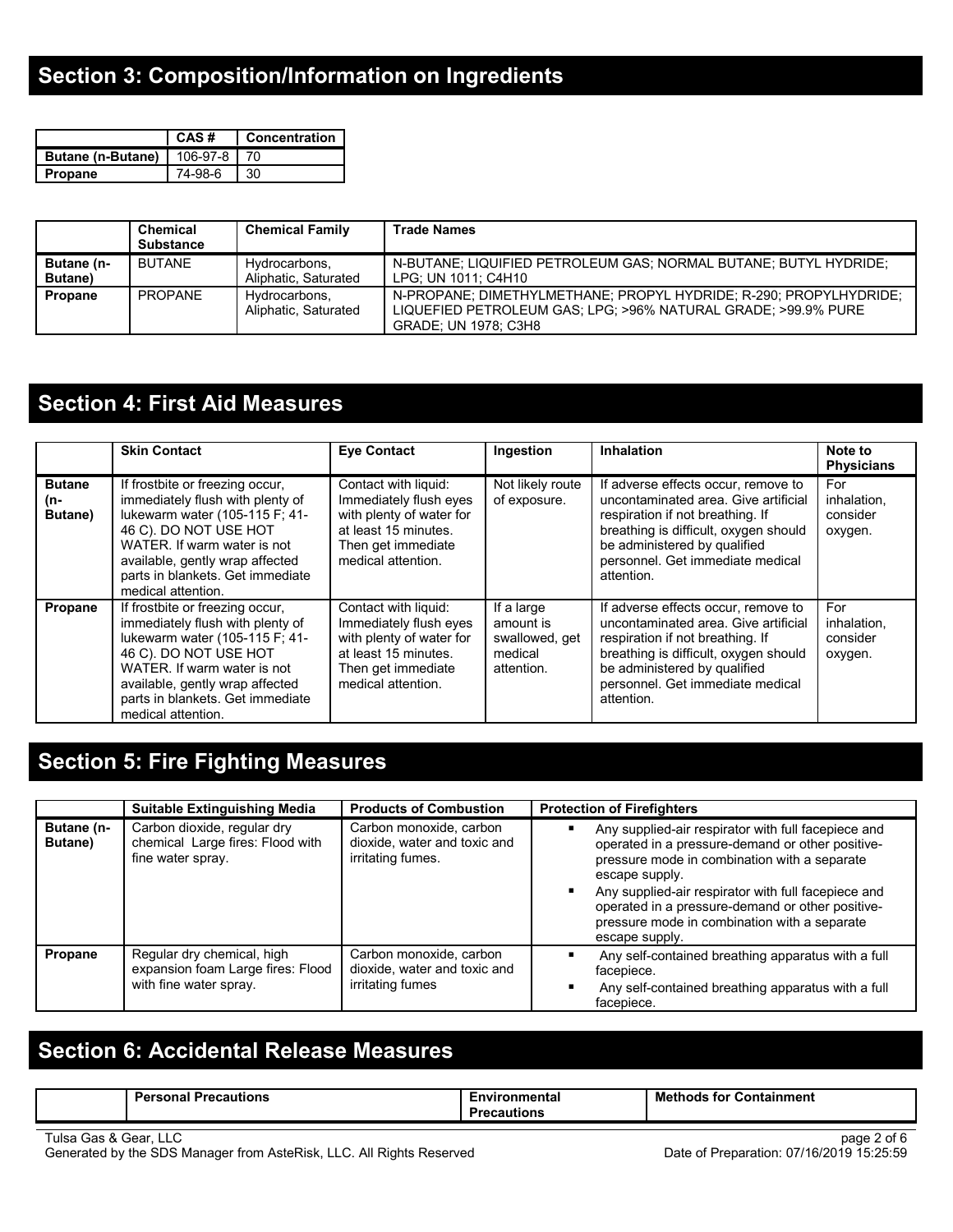|                               | <b>Personal Precautions</b>                                                                                                                     | Environmental<br><b>Precautions</b>                             | <b>Methods for Containment</b>                                                                                 |
|-------------------------------|-------------------------------------------------------------------------------------------------------------------------------------------------|-----------------------------------------------------------------|----------------------------------------------------------------------------------------------------------------|
| Butane (n-<br><b>Butane</b> ) | Keep unnecessary people away, isolate hazard area<br>and deny entry. Ventilate closed spaces before<br>entering. Do not touch spilled material. | Avoid heat, flames, sparks<br>and other sources of<br>ignition. | Stop leak if possible without personal risk.<br>Reduce vapors with water spray. Remove<br>sources of ignition. |
| Propane                       | Keep unnecessary people away, isolate hazard area<br>and deny entry. Ventilate closed spaces before<br>entering. Do not touch spilled material. | Avoid heat, flames, sparks<br>and other sources of<br>ignition. | Stop leak if possible without personal risk.<br>Reduce vapors with water spray. Remove<br>sources of ignition. |

|                          | <b>Methods for Cleanup</b>                                                       | <b>Other Information</b> |
|--------------------------|----------------------------------------------------------------------------------|--------------------------|
| <b>Butane (n-Butane)</b> | Stop leak, evacuate area. Use protective equipment. Contact emergency personnel. | None                     |
| Propane                  | Contact emergency personnel                                                      | None                     |

## **Section 7: Handling and Storage**

|                               | <b>Handling</b>                                                                                                                                                             | <b>Storage</b>                                                                                                                              |
|-------------------------------|-----------------------------------------------------------------------------------------------------------------------------------------------------------------------------|---------------------------------------------------------------------------------------------------------------------------------------------|
| Butane (n-<br><b>Butane</b> ) | Grounding and bonding required. Subject to storage regulations: U.S.<br>OSHA 29 CFR 1910.101. Keep separated from incompatible<br>substances.                               | Store and handle in accordance with all current<br>regulations and standards. Subject to storage regulations:<br>U.S. OSHA 29 CFR 1910.110. |
| Propane                       | Store and handle in accordance with all current regulations and<br>standards. Grounding and bonding required. Subject to storage<br>regulations: U.S. OSHA 29 CFR 1910.101. | Keep separated from incompatible substances.                                                                                                |

## **Section 8: Exposure Controls/Personal Protection**

|                   | <b>Exposure Guidelines</b>                                                                                 |
|-------------------|------------------------------------------------------------------------------------------------------------|
| <b>Butane (n-</b> | N-BUTANE: 800 ppm (1900 mg/m3) OSHA TWA (vacated by 58 FR 35338, June 30, 1993) 800 ppm (1900 mg/m3) NIOSH |
| <b>Butane</b> )   | recommended TWA 10 hour(s) LIQUIFIED PETROLEUM GAS (LPG): 1000 ppm (1800 mg/m3) OSHA TWA 1000 ppm (1800    |
|                   | mg/m3) NIOSH recommended TWA 10 hour(s) ALIPHATIC HYDROCARBON GASES ALKANE (C1-C4): 1000 ppm ACGIH TWA     |
| Propane           | PROPANE: 1000 ppm (1800 mg/m3) OSHA TWA 1000 ppm (1800 mg/m3) NIOSH recommended TWA 10 hour(s) LIQUIFIED   |
|                   | PETROLEUM GAS (LPG): 1000 ppm (1800 mg/m3) OSHA TWA 1000 ppm ACGIH TWA 1000 ppm (1800 mg/m3) NIOSH         |
|                   | recommended TWA 10 hour(s) ALIPHATIC HYDROCARBON GASES ALKANE (C1-C4): 1000 ppm ACGIH TWA                  |

### **Engineering Controls**

Handle only in fully enclosed systems.

|               | <b>Eye Protection</b>                                                                                                                                                                                                                                      | <b>Skin Protection</b>                                                                                                               | <b>Respiratory Protection</b>                                    |
|---------------|------------------------------------------------------------------------------------------------------------------------------------------------------------------------------------------------------------------------------------------------------------|--------------------------------------------------------------------------------------------------------------------------------------|------------------------------------------------------------------|
| <b>Butane</b> | For the gas: Eye protection not required, but                                                                                                                                                                                                              | For the gas: Protective                                                                                                              | Any supplied-air respirator with full                            |
| (n-           | recommended. For the liquid: Wear splash resistant                                                                                                                                                                                                         | clothing is not required. For                                                                                                        | facepiece and operated in a pressure-                            |
| Butane)       | safety goggles. Contact lenses should not be worn.                                                                                                                                                                                                         | the liquid: Wear appropriate                                                                                                         | demand or other positive-pressure                                |
|               | Provide an emergency eye wash fountain and quick                                                                                                                                                                                                           | protective, cold insulating                                                                                                          | mode in combination with a separate                              |
|               | drench shower in the immediate work area.                                                                                                                                                                                                                  | clothing.                                                                                                                            | escape supply.                                                   |
| Propane       | For the gas: Eye protection not required, but<br>recommended. For the liquid: Wear splash resistant<br>safety goggles. Contact lenses should not be worn.<br>Provide an emergency eye wash fountain and quick<br>drench shower in the immediate work area. | For the gas: Protective<br>clothing is not required. For<br>the liquid: Wear appropriate<br>protective, cold insulating<br>clothing. | Any self-contained breathing<br>apparatus with a full facepiece. |

### **General Hygiene considerations**

- Avoid breathing vapor or mist<br>■ Avoid contact with eves and s
- Avoid contact with eyes and skin<br>■ Wash thoroughly after handling a
- Wash thoroughly after handling and before eating or drinking

## **Section 9: Physical and Chemical Properties**

|                                      | <b>Physical</b><br><b>State</b> | Appearance | Color            | Change in<br>Appearance | <b>Physical</b><br>Form | Odor                         | <b>Taste</b> |
|--------------------------------------|---------------------------------|------------|------------------|-------------------------|-------------------------|------------------------------|--------------|
| <b>Butane</b> (n-<br><b>Butane</b> ) | Gas                             | Colorless  | <b>Colorless</b> | N/A                     | Gas                     | Faint petroleum-like<br>odor | N/A          |
| Propane                              | Gas                             | Clear      | Colorless        | N/A                     | Gas                     | Gasoline odor                | N/A          |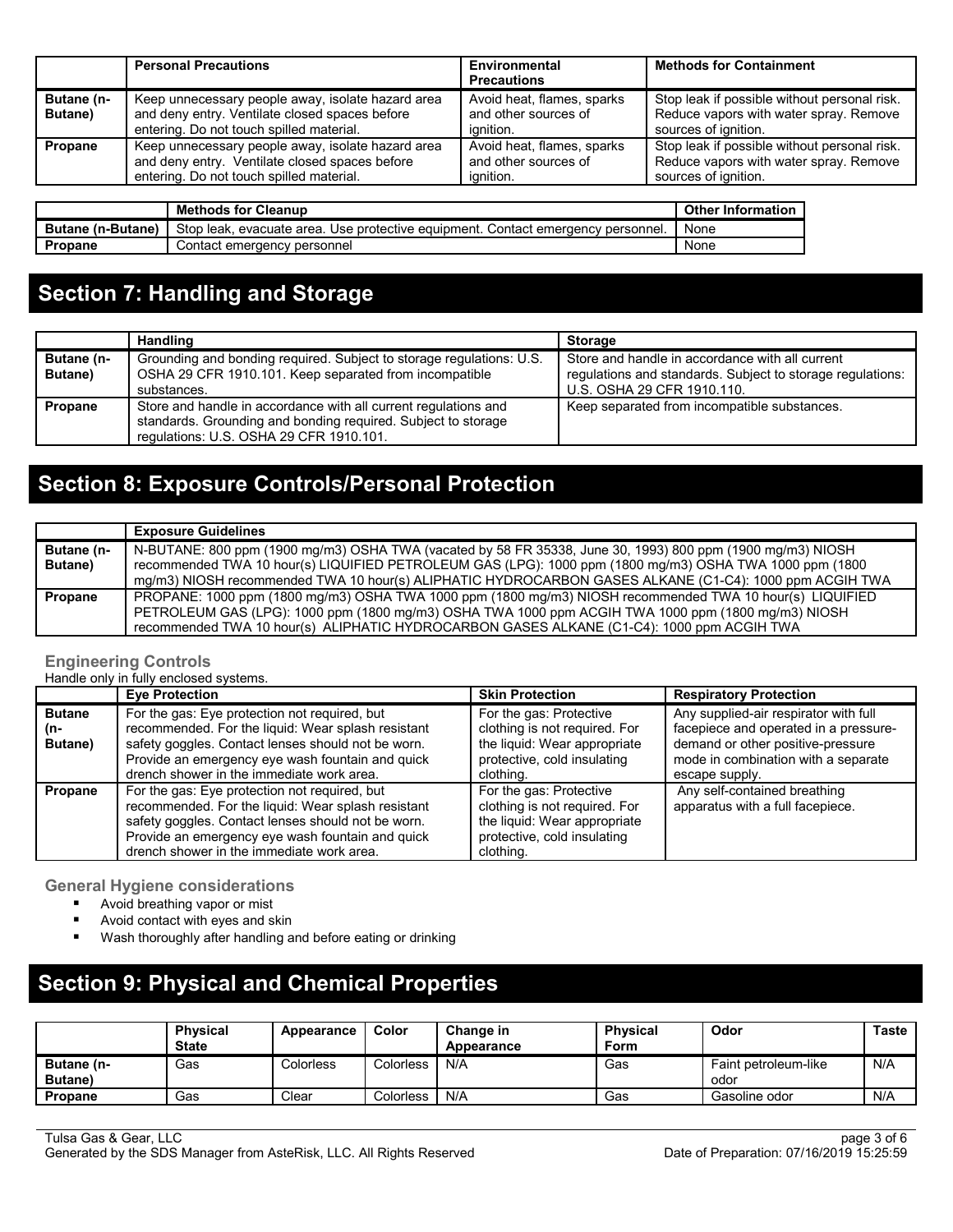|                                      | <b>Flash Point</b>      | Flammability  | <b>Partition Coefficient</b>                                 | Autoignition<br>Temperature | <b>Upper Explosive</b><br>Limits | <b>Lower Explosive</b><br>Limits |
|--------------------------------------|-------------------------|---------------|--------------------------------------------------------------|-----------------------------|----------------------------------|----------------------------------|
| <b>Butane (n-</b><br><b>Butane</b> ) | -76 F (-60<br>$C)$ (CC) | Not available | 630.96 ( $log = 2.80$ ) (estimated<br>from water solubility) | 549 F (287 C)               | 0.085                            | 0.019                            |
| <b>Propane</b>                       | $-157$ F (-<br>105 C    | Not available | Not available                                                | 842 F (450 C)               | 0.095                            | 0.021                            |

|                                 | <b>Boiling</b><br><b>Point</b> | Freezing<br>Point       | Vapor<br><b>Pressure</b>     | Vapor<br><b>Density</b> | <b>Specific</b><br><b>Gravity</b> | Water<br><b>Solubility</b>  | pH                | Odor<br><b>Threshold</b> | Evaporation<br>Rate                                                                                                   | <b>Viscosity</b>        |
|---------------------------------|--------------------------------|-------------------------|------------------------------|-------------------------|-----------------------------------|-----------------------------|-------------------|--------------------------|-----------------------------------------------------------------------------------------------------------------------|-------------------------|
| <b>Butane</b><br>(n-<br>Butane) | 30 F (-1<br>C)                 | $-216$ F $(-)$<br>138 C | 1557<br>mmHg $@$<br>20 C     | 2.1<br>$(Air=1)$        | $0.5788$ @<br>0C                  | 0.15                        | Not<br>applicable | $6.16$ ppm               | <b>Not</b><br>applicable for<br>gas.<br>Liquefied n-<br>butane will<br>evaporate<br>rapidly at<br>room<br>temperature | <b>Not</b><br>available |
| Propane                         | $-40$ F $(-)$<br>40 C)         | $-310$ F ( $-$<br>190 C | 6398<br>$mmHg$ $@$<br>21.1 C | 1.55<br>$(Air=1)$       | $0.5853$ @<br>-45 C               | Very<br>slightly<br>soluble | Not<br>applicable | 5000-<br>20000 ppm       | Not<br>applicable                                                                                                     | <b>Not</b><br>available |

|                               | <b>Molecular</b><br>Weight | <b>Molecular</b><br><b>Formula</b>                           | <b>Density</b>          | Weight per<br>Gallon | Volatility by<br>Volume | <b>Volatility</b>        | <b>Solvent Solubility</b>                                            |
|-------------------------------|----------------------------|--------------------------------------------------------------|-------------------------|----------------------|-------------------------|--------------------------|----------------------------------------------------------------------|
| Butane (n-<br><b>Butane</b> ) | 58.12                      | $C-H3-C-$<br>H <sub>2</sub> ) <sub>2</sub> -C-H <sub>3</sub> | <b>Not</b><br>available | Not available        | 100%                    | <b>Not</b><br>applicable | Soluble: Alcohol, ether,<br>chloroform                               |
| <b>Propane</b>                | 44.11                      | C-H3-C-H2-C-<br>H <sub>3</sub>                               | 0.116                   | Not available        | Not available           | <b>Not</b><br>applicable | Soluble: Absolute alcohol, ether,<br>chloroform, benzene, turpentine |

# **Section 10: Stability and Reactivity**

|                   | <b>Stability</b>                  | <b>Conditions to Avoid</b>        | Incompatible Materials                      |
|-------------------|-----------------------------------|-----------------------------------|---------------------------------------------|
| <b>Butane (n-</b> | Stable at normal temperatures and | Stable at normal temperatures and | Oxidizing materials, halogen compounds      |
| <b>Butane</b> )   | pressure.                         | pressure.                         |                                             |
| Propane           | Stable at normal temperatures and | Stable at normal temperatures and | Oxidizing materials, combustible materials, |
|                   | pressure.                         | pressure.                         | halogen compounds.                          |
|                   |                                   |                                   |                                             |

|                                              | <b>Hazardous Decomposition Products</b> | <b>Possibility of Hazardous Reactions</b> |
|----------------------------------------------|-----------------------------------------|-------------------------------------------|
| <b>Butane (n-Butane)</b>   Oxides of carbon. |                                         | Will not polymerize.                      |
| Propane                                      | Oxides of carbon                        | Will not polymerize.                      |

# **Section 11: Toxicology Information**

### **Acute Effects**

|                               | Oral LD50                                             | Dermal<br><b>LD50</b> | Inhalation                                                                                                                                                                              |
|-------------------------------|-------------------------------------------------------|-----------------------|-----------------------------------------------------------------------------------------------------------------------------------------------------------------------------------------|
| Butane (n-<br><b>Butane</b> ) | LC(50): 658 mg/l (270,000<br>ppm) butane (4 hour-rat) | Not<br>established    | Irritation, nausea, vomiting, headache, drowsiness, symptoms of drunkenness,<br>tingling sensation, suffocation, convulsions, coma, can displace oxygen at high<br>concentrations       |
| Propane                       | LC50 Inhalation Gas, Rat<br>>800000 ppm 15 minutes    | Not available         | Central nervous system depression, difficulty breathing, nausea, vomiting, irregular<br>heartbeat, headache, symptoms of drunkenness, disorientation, suffocation,<br>convulsions, coma |

|                               | Eye Irritation                          | <b>Skin</b><br><b>Irritation</b>  | <b>Sensitization</b>                                                                                                                                                                                                                                                                                                                                |
|-------------------------------|-----------------------------------------|-----------------------------------|-----------------------------------------------------------------------------------------------------------------------------------------------------------------------------------------------------------------------------------------------------------------------------------------------------------------------------------------------------|
| Butane (n-<br><b>Butane</b> ) | Frostbite.<br>blurred vision            | Blisters.<br>frostbite            | Carcinogenicity, Category 1A; H350: May cause cancer (state route of exposure if it is conclusively<br>proven that no other routes of exposure cause the hazard). Germ cell mutagenicity, Category 1B;<br>H340: May cause genetic defects (state route of exposure if is conclusively proven that no other<br>routes of exposure cause the hazard). |
| Propane                       | Liauid:<br>frostbite.<br>blurred vision | Liauid:<br>blisters.<br>frostbite | No health hazards classified.                                                                                                                                                                                                                                                                                                                       |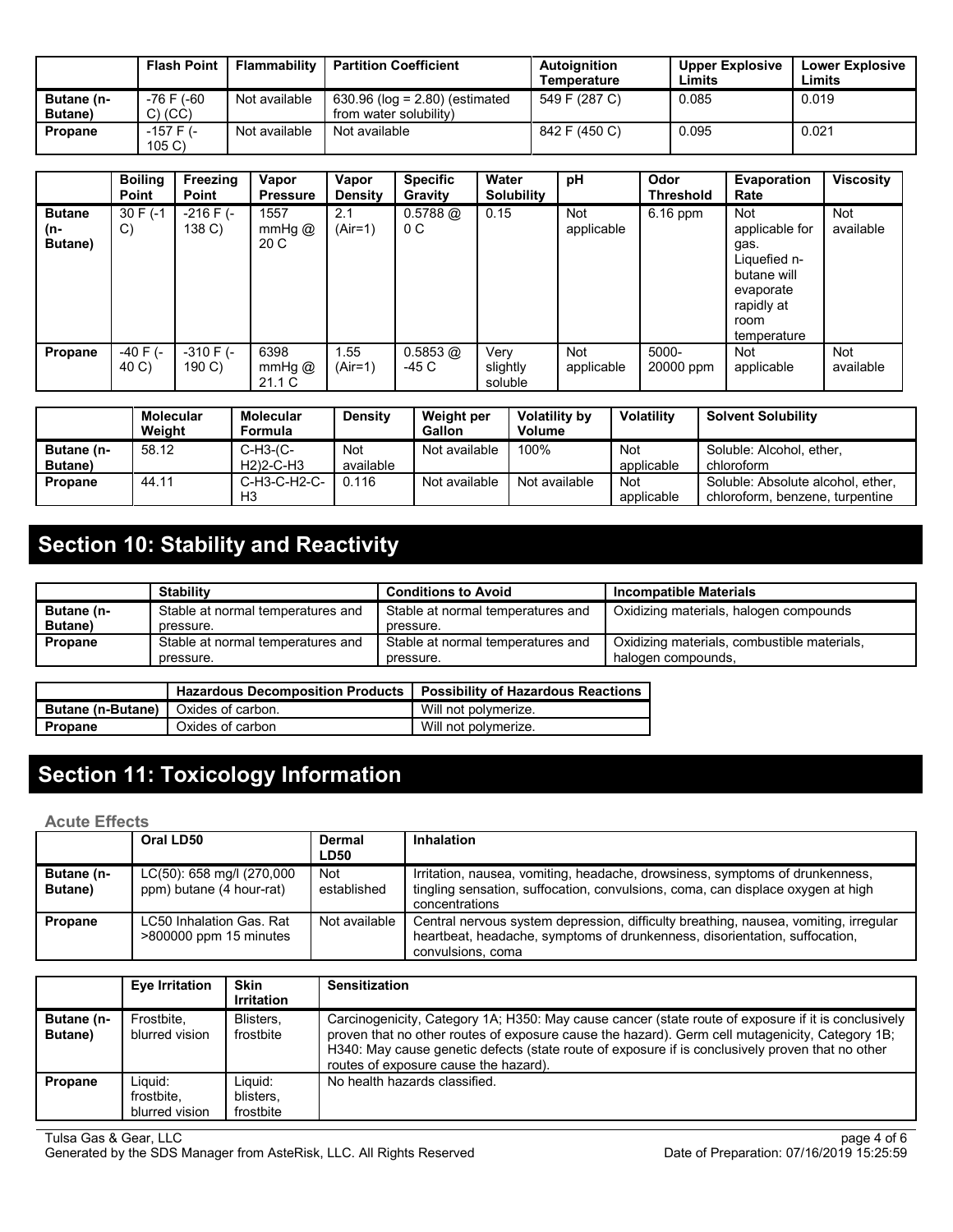|                          | Carcinogenicity | Mutagenicity    | <b>Reproductive Effects</b> | <b>Developmental Effects</b> |
|--------------------------|-----------------|-----------------|-----------------------------|------------------------------|
| <b>Butane (n-Butane)</b> | None            | Not established | Not established             | No data                      |
| Propane                  | Not available   | Not available   | Not available               | No data                      |

# **Section 12: Ecological Information**

#### **Fate and Transport**

|                               | <b>Eco toxicity</b>                                                                                                                                                                                                        | Persistence /<br><b>Degradability</b> | <b>Bioaccumulation</b> /<br><b>Accumulation</b> | Mobility in<br><b>Environment</b> |
|-------------------------------|----------------------------------------------------------------------------------------------------------------------------------------------------------------------------------------------------------------------------|---------------------------------------|-------------------------------------------------|-----------------------------------|
| Butane (n-<br><b>Butane</b> ) | Fish toxicity: Not available<br>Invertibrate toxicity: Not available<br>Algal toxicity: Not available<br>Phyto toxicity: Not available<br>Other toxicity: Expected to exist entirely in the<br>vapor phase in ambient air. | Not available                         | Not available                                   | Not available                     |
| Propane                       | Fish toxicity. Not available<br>Invertibrate toxicity: Not available<br>Algal toxicity: Not available<br>Phyto toxicity: Not available<br>Other toxicity: Not available                                                    | Not available                         | Not available                                   | Not available                     |

# **Section 13: Disposal Considerations**

| Butane (n-      | Dispose in accordance with all applicable regulations. Subject to disposal regulations: U.S. EPA 40 CFR 262. Hazardous                           |
|-----------------|--------------------------------------------------------------------------------------------------------------------------------------------------|
| <b>Butane</b> ) | Waste Number(s): D001.                                                                                                                           |
| Propane         | Dispose in accordance with all applicable regulations. Subject to disposal regulations: U.S. EPA 40 CFR 262. Hazardous<br>Waste Number(s): D001. |

## **Section 14: Transportation Information**

### **U.S. DOT 49 CFR 172.101**

#### **DOT Information For This Mixture**

| <b>Shipping Name</b>      | Compressed gas, flammable, n.o.s. (Butane (n-Butane), Propane) |
|---------------------------|----------------------------------------------------------------|
| <b>UN Number</b>          | UN1954                                                         |
| <b>Hazard Class</b>       | 2.1                                                            |
| <b>Hazard Information</b> | <b>FLAMMABLE GAS</b>                                           |
|                           |                                                                |
|                           |                                                                |

### **Individual Component Information**

|                                 | <b>Proper</b><br><b>Shipping</b><br>Name | ID<br><b>Number</b> | Hazard<br><b>Class or</b><br><b>Division</b> | Packing<br>Group         | Labeling<br><b>Requirements</b> | Passenger<br><b>Aircraft or Railcar</b><br>Quantity<br>Limitations | <b>Cargo Aircraft</b><br><b>Only Quantity</b><br><b>Limitations</b> | <b>Additional</b><br><b>Shipping</b><br><b>Description</b> |
|---------------------------------|------------------------------------------|---------------------|----------------------------------------------|--------------------------|---------------------------------|--------------------------------------------------------------------|---------------------------------------------------------------------|------------------------------------------------------------|
| <b>Butane</b><br>(n-<br>Butane) | <b>Butane</b>                            | <b>UN1011</b>       | 2.1                                          | <b>Not</b><br>applicable | 2.1                             | Forbidden                                                          | 150 kg                                                              | N/A                                                        |
| Propane                         | Propane                                  | <b>UN1978</b>       | 2.1                                          | <b>Not</b><br>applicable | 2.1                             | Forbidden                                                          | 150 ka                                                              | N/A                                                        |

## **Canadian Transportation of Dangerous Goods**

|                          | Shipping Name   UN Number |               | Class | <b>Packing Group / Risk Group</b> |
|--------------------------|---------------------------|---------------|-------|-----------------------------------|
| <b>Butane (n-Butane)</b> | Butane                    | <b>UN1011</b> | 2.1   | Not applicable                    |
| Propane                  | Propane                   | <b>UN1978</b> | 2.1   | Not applicable                    |